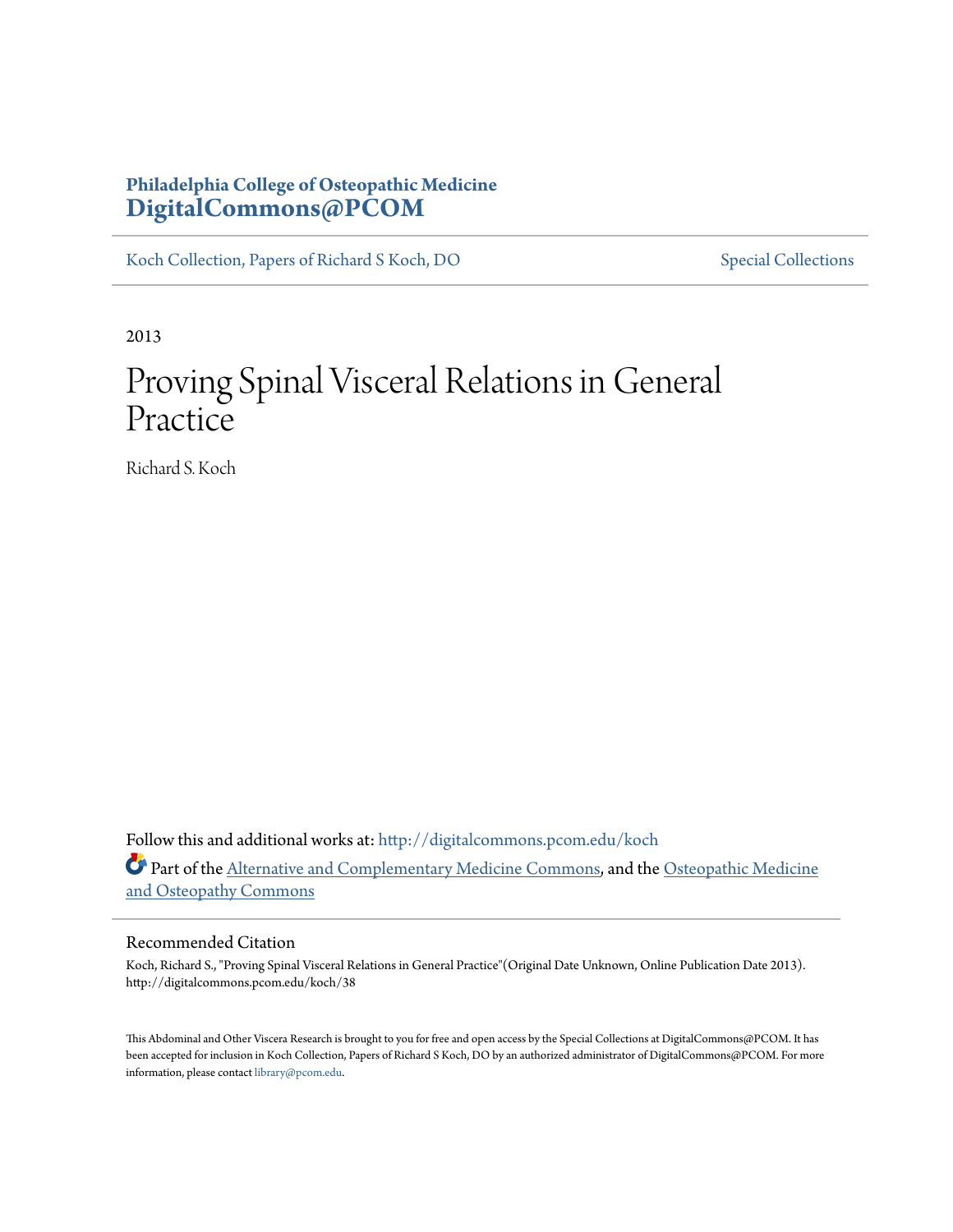Clean

## Proving Spinal Visceral Relations in General Practice

A 15 year medical research project has recently been concluded involving carefully & taken xray studies of 500 patients each attempting to stand straight.

Whereas, on first impression many patients seem to present excellent posture  $\tilde{A}$ the vast majority, (96%) actually could not create verticalize straight spines at the back of neck-your They instead possessed vertebral segments which deviated<br>the segments which deviated<br>quite obviously from vertical and from each others These took + 1 mail #1 leve the forms of curves and lists.

Studies by both fluoroscope,  $xray$ , and manual palpation/or It ESTING BY FEEL" diagnostic procedures of touch testing were likewise made. It was established that unlike other unaffected segments these areas suffered either an apparrent absence of or for certain a restricting limitation of the desirable normal motion usually expected between the vertebrae, ribs and **ATHERXIATI** associated soft tissue in the away prints,

Repeated examinations revealed that these as (ymetries were daily persistent a nd in a consistent pattern characteristic of each patient's spine. Furthermore, if not successfully halted or corrected by treatment they became more progressively pronounced with aging.